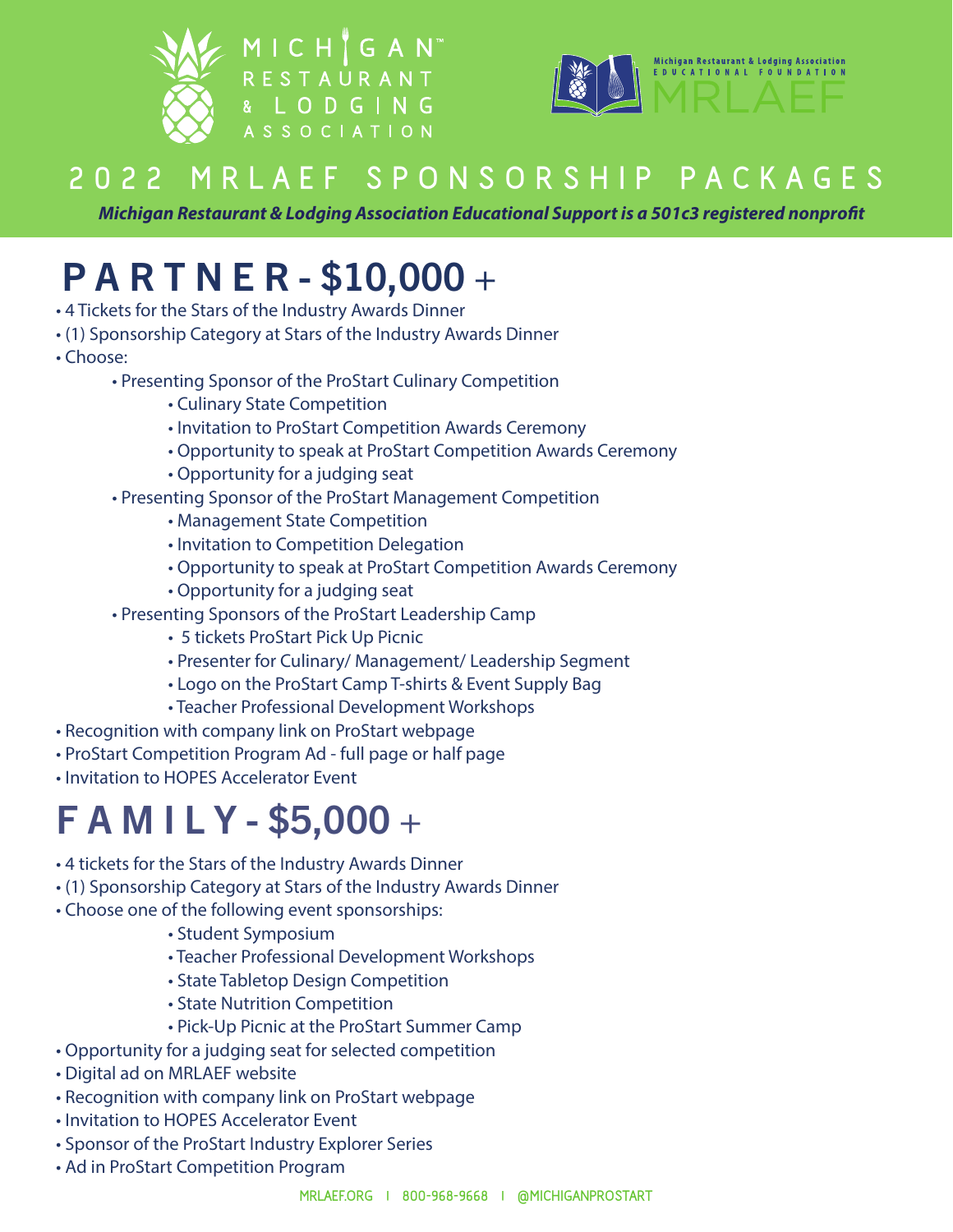



#### **2 0 2 2 M R L A E F S P O N S O R S H I P P A C K A G E S**

*Michigan Restaurant & Lodging Association Educational Support is a 501c3 registered nonprofit*

# F R I E N D - \$2,500 +

- 2 tickets for the Stars of the Industry Awards Dinner
- (1) Star Sponsor at Stars of the Industry Awards Dinner
- Recognition and Attendance at Teacher Roundtable Event
- Choose one of the following event sponsorships:
	- State ServSafe Knowledge Bowl
	- Sponsor of the ProStart Industry Explorer Series
	- Teacher Professional Development Workshops
	- Opening night campfire and welcome at the ProStart Summer Camp
- Opportunity for a judging seat for selected competition
- Digital ad on MRLAEF website
- Recognition with company link on ProStart webpage
- Option to attend HOPES Accelerator Event
- Provide a virtual field trip for the ProStart or Hospitality and Tourism Management Students
	- Students learn firsthand about your products and how they enhance the industry
	- MRLA sends a classroom kit to each school so the students can use your products after the webinar

## A S S O C I A T E - \$1,500 +

- 2 tickets for the Stars of the Industry Awards Dinner
- Recognition with company link on ProStart webpage
- (1) Star Sponsor at Stars of the Industry Awards Dinner
- Provide a virtual field trip for the ProStart or Hospitality and Tourism Management Students
	- Students learn firsthand about your products and how they enhance the industry
	- MRLA sends a classroom kit to each school so the students can use your products after the webinar
- Choose one of the following Events:
	- Menu Design Competition
	- Floor Sponsor
	- Teacher Professional Development Workshops
	- Menu Design
	- ProStart Summer Camp Event Sponsor